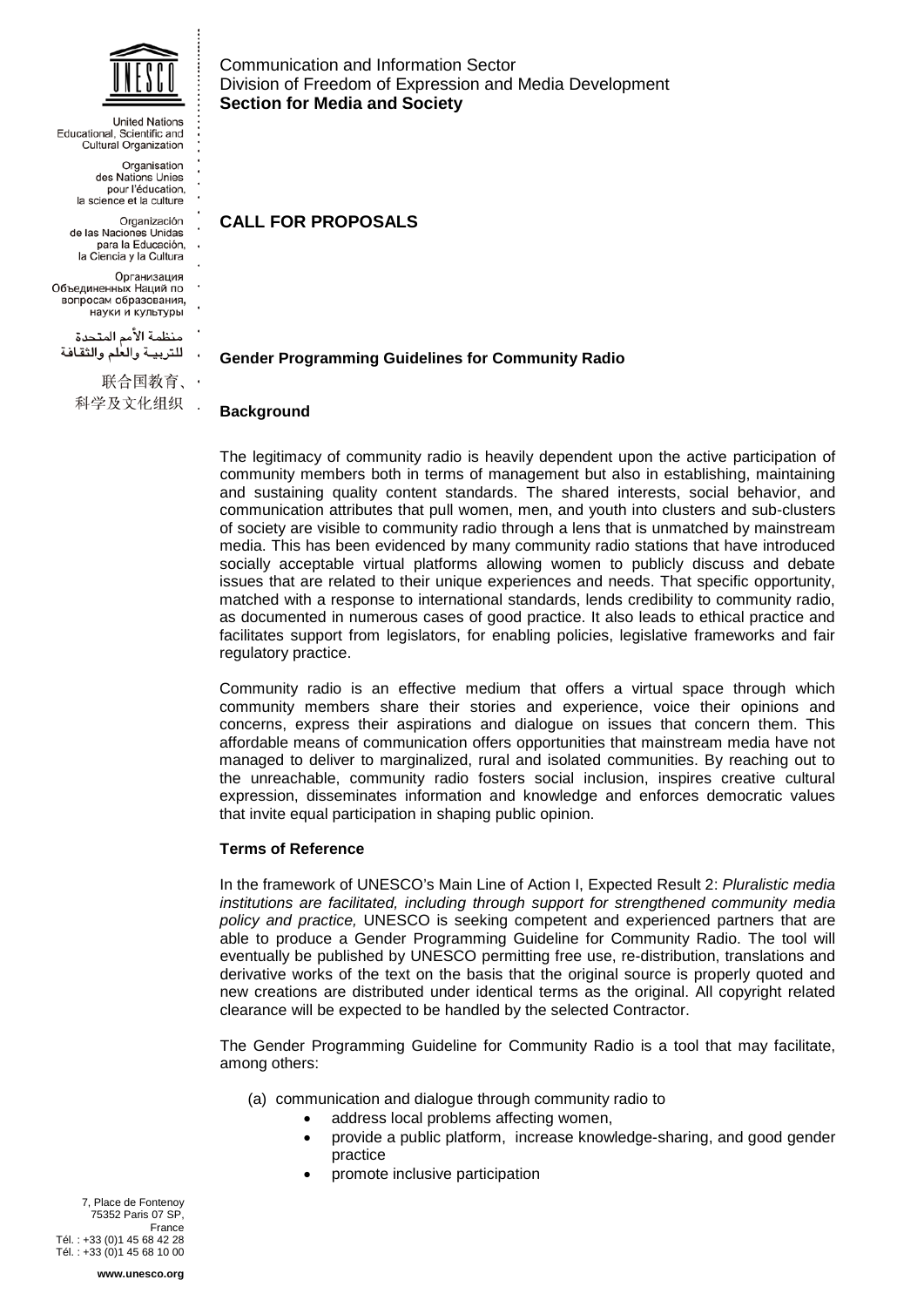

> Organisation des Nations Unies pour l'éducation, la science et la culture

- Organización de las Naciones Unidas
- para la Educación. la Ciencia y la Cultura
- 
- Организация Объединенных Наций по
- вопросам образования,
- науки и культуры
- منظمة الأمم المتحدة
- للتربية والعلم والثقافة
	- 联合国教育、・
	- 科学及文化组织 .
- (b) strengthen volunteer participation in community radio programming and production;
- (c) develop strategic planning goals by community radio based on standards that enhance women's participation regardless of age, literacy level, indigenous origin and language.

The objective of the Programming Guideline is to increase:

- women's participation in radio production;
- gender consciousness in different types of editorial content (news, documentaries, commentary, interviews, talk shows)
- reports and debates about gender-based violence

The hands-on Programming Guideline will take into account experience related to:

- women's radio stations
- women active in editorial work (reporters, board members, managers)
- women heard on the radio (interviews, source, experts, opinion)
- typical, stereotyped and or/fair portrayal of women's roles and activities in given communities

It will cite and provide practical advice on:

- relevant clauses of international standard-setting instruments
- good gender equality and mainstreaming practice by community radio
- development of local resources for gender sensitive reporting (e.g. developing and maintaining roster of women in different areas of expertise)
- using and updating a relevant stylebook/manual

Step-by-step guidance will be provided on:

- instituting and implementing gender-sensitive code of ethics and employment policy
- combatting stereotypes and introducing positive portrayal
- organizing periodic workshops on gender related issues for staff and volunteers
- programming sensitive content based on real life scenarios (e.g. gender inequalities and related violation, discrimination and unemployment, exclusion of indigenous groups, etc.)
- hosting a weekly forum of complaints on gender related matters
- monitoring gender portrayal in community radio content
- gender mainstreaming in community radio practice

The Contractor is required to have experience in:

- community radio practice
- planning women participation in radio (ethical and legal aspects)
- training of women in radio production and framing radio content (practical and technical aspects)
- preparation of radio training manuals (background material, practical exercises, ice-breakers, additional resources)
- Proficient English or French language writing capabilities.

The Contractor will be required to produce Programming Guideline for Community Radio in close consultation with the designated UNESCO Programme Specialist and will present the following deliverables on or before the cited date:

- By 10 July 2014, submit for UNESCO's approval, an outline of the Programming Guideline for Community Radio clearly indicating Chapter headings and subchapters and including projected annexes (glossary, list of acronyms, check lists, sample questionnaires, relevant extracts from international standard-setting documents, online resources, links to sample audio, sample audio CD etc.);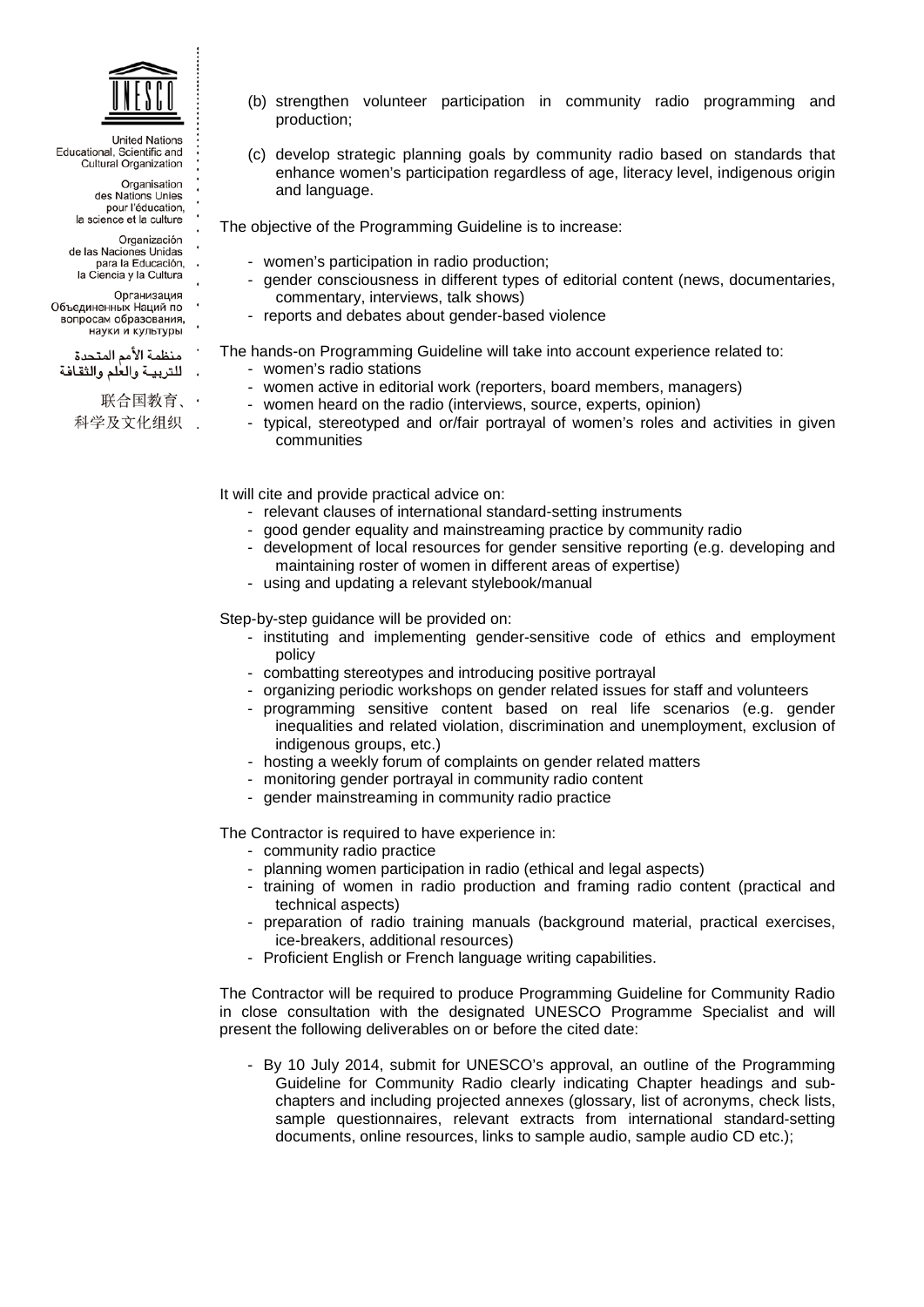

> Organisation des Nations Unies pour l'éducation,<br>la science et la culture

- 
- Organización J.
- de las Naciones Unidas<br>para la Educación,<br>la Ciencia y la Cultura J.
	-
	- Организация J.
- Объединенных Наций по
- вопросам образования,
- науки и культуры
- منظمة الأمم المتحدة
- للتربيـة والعلم والثقافة  $\ddot{\phantom{a}}$ 
	- 联合国教育、 ·
	- 科学及文化组织 .
- By 10 September 2014, submit for UNESCO's approval, a proof-read draft of the Programming Guideline for Community Radio. The draft will be presented electronically in word format and will solidly present all Chapters and subchapters; list of annexes and source material/bibliography; copy right permission for the use of sourced texts, charts, illustrations and photographs;
- By 30 November 2014, submit for UNESCO's approval, an electronic final copy of the Programming Guideline for Community Radio in word format attaching the relevant copyright permission for all source material protected by intellectual property law.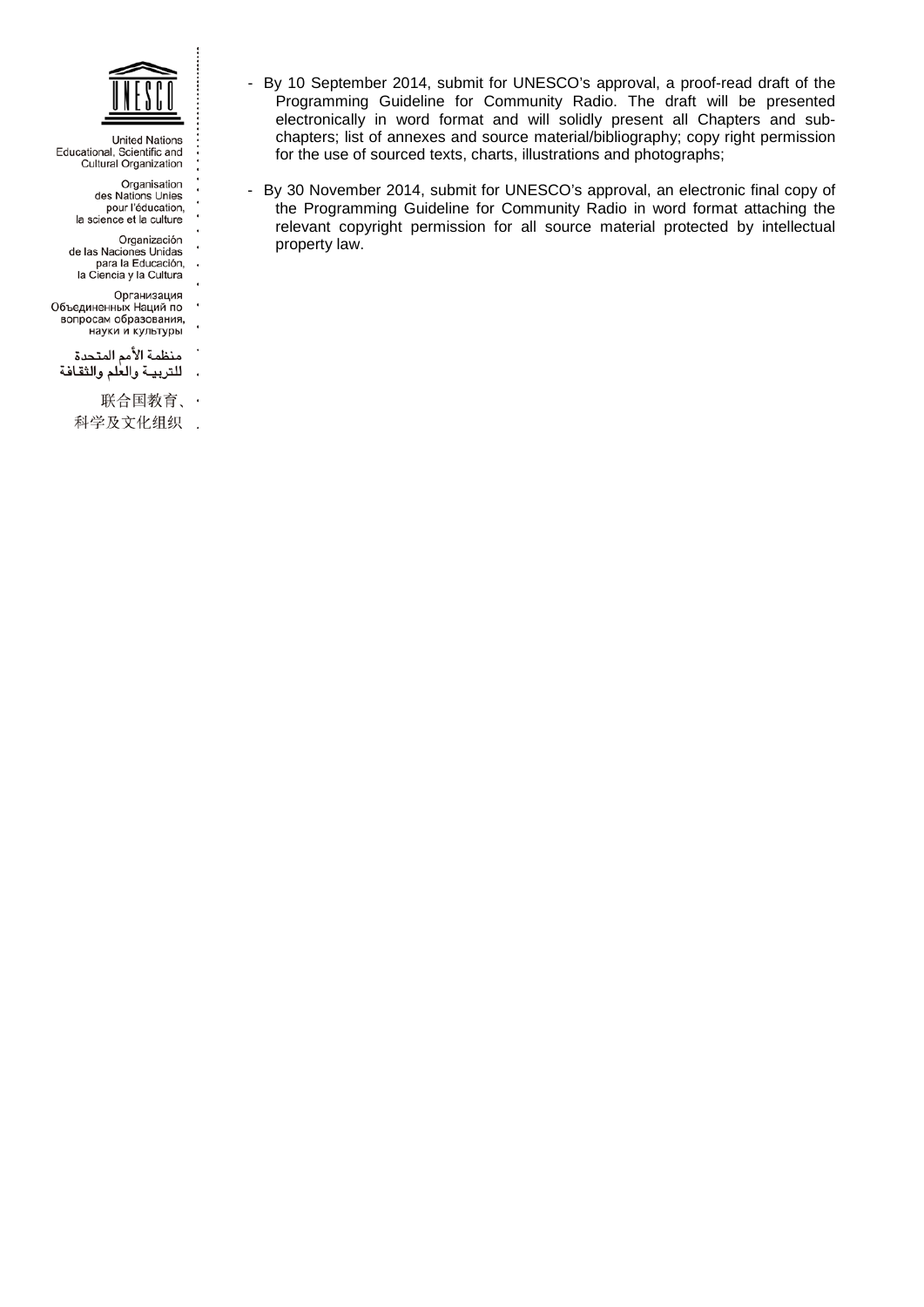

> Organisation des Nations Unies pour l'éducation, la science et la culture

Organización

de las Naciones Unidas<br>para la Educación,

la Ciencia y la Cultura

Организация

Объелиненных Наций по вопросам образования, науки и культуры

منظمة الأمم المتحدة للتربية والعلم والثقافة

> 联合国教育、 科学及文化组织 .

# Gender & Media Resources Sources sur le genre et médias

# **Publications**

#### **English:**

Primo, Natasha, Gender issues in the information society, 2003

[http://portal.unesco.org/ci/en/file\\_download.php/250561f24133814c18284feedc30bb5ege](http://portal.unesco.org/ci/en/file_download.php/250561f24133814c18284feedc30bb5egender_issues.pdf) [nder\\_issues.pdf](http://portal.unesco.org/ci/en/file_download.php/250561f24133814c18284feedc30bb5egender_issues.pdf)

Lloyd, Fiona; Howard, Ross, Gender, conflict and journalism: a handbook for South Asia, 2005

<http://unesdoc.unesco.org/images/0014/001439/143925E.pdf>

White, Aidan, Getting the balance right: gender equality in journalism, 2009

[http://portal.unesco.org/ci/fr/files/28397/12435929903gender\\_booklet\\_en.pdf/gender\\_boo](http://portal.unesco.org/ci/fr/files/28397/12435929903gender_booklet_en.pdf/gender_booklet_en.pdf) [klet\\_en.pdf](http://portal.unesco.org/ci/fr/files/28397/12435929903gender_booklet_en.pdf/gender_booklet_en.pdf)

IWMF, Global Report on the Status of Women in the News Media, 2011

<http://www.iwmf.org/wp-content/uploads/2013/09/IWMF-Global-Report-Summary.pdf>

Hambuba, Carlyn; Kagoiya, Rachel, Freedom of Information (FOI) & Women's Rights in Africa, 2009

[http://portal.unesco.org/ci/fr/files/29376/12605246833foi\\_africa\\_en.pdf/foi\\_africa\\_en.pdf](http://portal.unesco.org/ci/fr/files/29376/12605246833foi_africa_en.pdf/foi_africa_en.pdf)

UNESCO, Gender-sensitive indicators for media: framework of indicators to gauge gender sensitivity in media operations and content, [2012](http://www.unesco.org/new/en/communication-and-information/resources/publications-and-communication-materials/publications/publications-by-year/2012/)

<http://unesdoc.unesco.org/images/0021/002178/217831e.pdf>

[Ngu, Joseph;](http://www.unesco.org/ulis/cgi-bin/ulis.pl?database=&lin=1&futf8=1&ll=1&gp=1&look=default&sc1=1&sc2=1&ref=http://www.unesco.org/ulis/en/&nl=1&req=2&by=3&au=Ngu,%20Joseph) [Oso, Lai;](http://www.unesco.org/ulis/cgi-bin/ulis.pl?database=&lin=1&futf8=1&ll=1&gp=1&look=default&sc1=1&sc2=1&ref=http://www.unesco.org/ulis/en/&nl=1&req=2&by=3&au=Oso,%20Lai) [Soremekun, Oluseyi](http://www.unesco.org/ulis/cgi-bin/ulis.pl?database=&lin=1&futf8=1&ll=1&gp=1&look=default&sc1=1&sc2=1&ref=http://www.unesco.org/ulis/en/&nl=1&req=2&by=3&au=Soremekun,%20Oluseyi)**,** Journalism, gender and democratic governance in Nigeria, 2013

[Banda, Fackson,](http://www.unesco.org/ulis/cgi-bin/ulis.pl?database=&lin=1&futf8=1&ll=1&gp=1&look=default&sc1=1&sc2=1&ref=http://www.unesco.org/ulis/en/&nl=1&req=2&by=3&au=Banda,%20Fackson) Model curriculum for journalism education: a compendium of new syllabi, 2013

<http://unesdoc.unesco.org/images/0022/002211/221199e.pdf>

## **French:**

[Ben Nablia, Sahbi,](http://www.unesco.org/ulis/cgi-bin/ulis.pl?database=&lin=1&futf8=1&ll=1&gp=1&look=default&sc1=1&sc2=1&ref=http://www.unesco.org/ulis/en/&nl=1&req=2&by=3&au=Ben%20Nablia,%20Sahbi) Femmes et télévision au Maghreb: amélioration de l'image de la femme dans les télévisions du Maghreb francophones, 2009

[http://www.unesco.org/new/fileadmin/MULTIMEDIA/HQ/CI/CI/pdf/programme\\_doc\\_femm](http://www.unesco.org/new/fileadmin/MULTIMEDIA/HQ/CI/CI/pdf/programme_doc_femmes_television_maghreb_fr.pdf) [es\\_television\\_maghreb\\_fr.pdf](http://www.unesco.org/new/fileadmin/MULTIMEDIA/HQ/CI/CI/pdf/programme_doc_femmes_television_maghreb_fr.pdf)